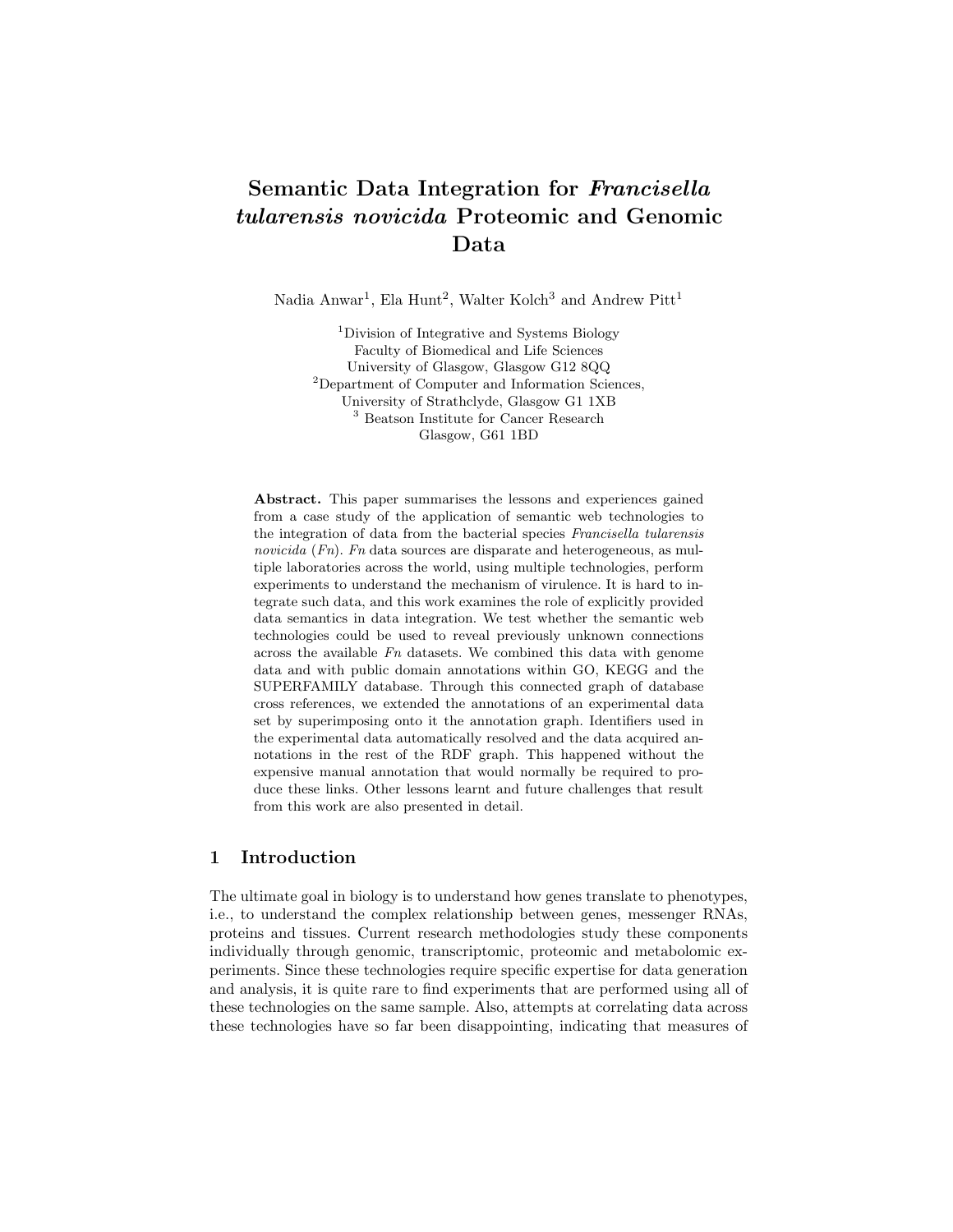transcript level in microarray experiments is not a good indicator for protein abundance [1]. Yet, fundamentally, we know that genes, transcripts, proteins and all the processes performed in cells form a complex system that requires each of these and many other components to function collaboratively. There are significant benefits to be gained by combining data across experiments and individual technologies [3, 4]. It is a long term goal in biology to understand the system as a whole, and, in the short term, combined access to these data can corroborate the predictions and validate discoveries made by each technology.

The post genomic technologies such as transcriptomics [5] and proteomics [6] have strengths and weaknesses [7, 4]. Given the central dogma, in theory, when these data are used together, false discovery rates inherent within those weaknesses could be reduced. The addition of corroborating data can be used to validate predictions that are on the edge of the statistical thresholds. For example, in proteomics experiments, a protein with three or more peptide hits is used as a reliable threshold for identification [8], and many proteins identified by the presence of a single peptide hit are discarded. These singleton hits can be supported with transcription abundance data or metabolomic data if the peptide hit falls into a pathway where metabolites reliant on the protein of interest have been identified. In another example, identification of quantitative trait loci (QTLs) through linkage analysis can identify regions in the genome attributed to a particular polygenic trait (disease phenotype): these regions will contain many genes, some of which are responsible for the trait and some which are not and expression QTL (eQTL) [9] analysis reduces the number of candidate genes in a QTL interval through the addition of gene expression profiles [10]. It has successfully identified genes associated with complex human diseases such as asthma [11].

Combining data from various technologies is very difficult and is very often done by hand. The source data that are produced and stored independently of each other. Thus, gathering data on a particular pathway, organism or disease generated from these technologies requires collecting and combining these data into spreadsheets, or using database software. Once these data are gathered from individual data sources, subsequent downstream analysis may be required, such as statistical tests for clustering or correlating data, or specialist algorithms that can compare the data [1]. In order for these data to be used more effectively the data at each level of analysis need to be readily accessible and easily combined. Data integration, however, is not trivial and requires resolving syntactic, structural and semantic differences across the data sources. The heterogeneity with respect to syntactic differences includes the differences in the data models such as relational databases, object stores, XML stores, flat files or spreadsheets. Structural differences lie in the data schemas that each source specifies and the query languages that they support. Semantic differences are expressed in the terminologies (vocabularies) they recognise. The methodologies that are employed to overcome these problems have so far proved to be difficult to reproduce on alternative data sets and they remain to be difficult to maintain and automate. Also, since database heterogeneity is unavoidable, and a single data model for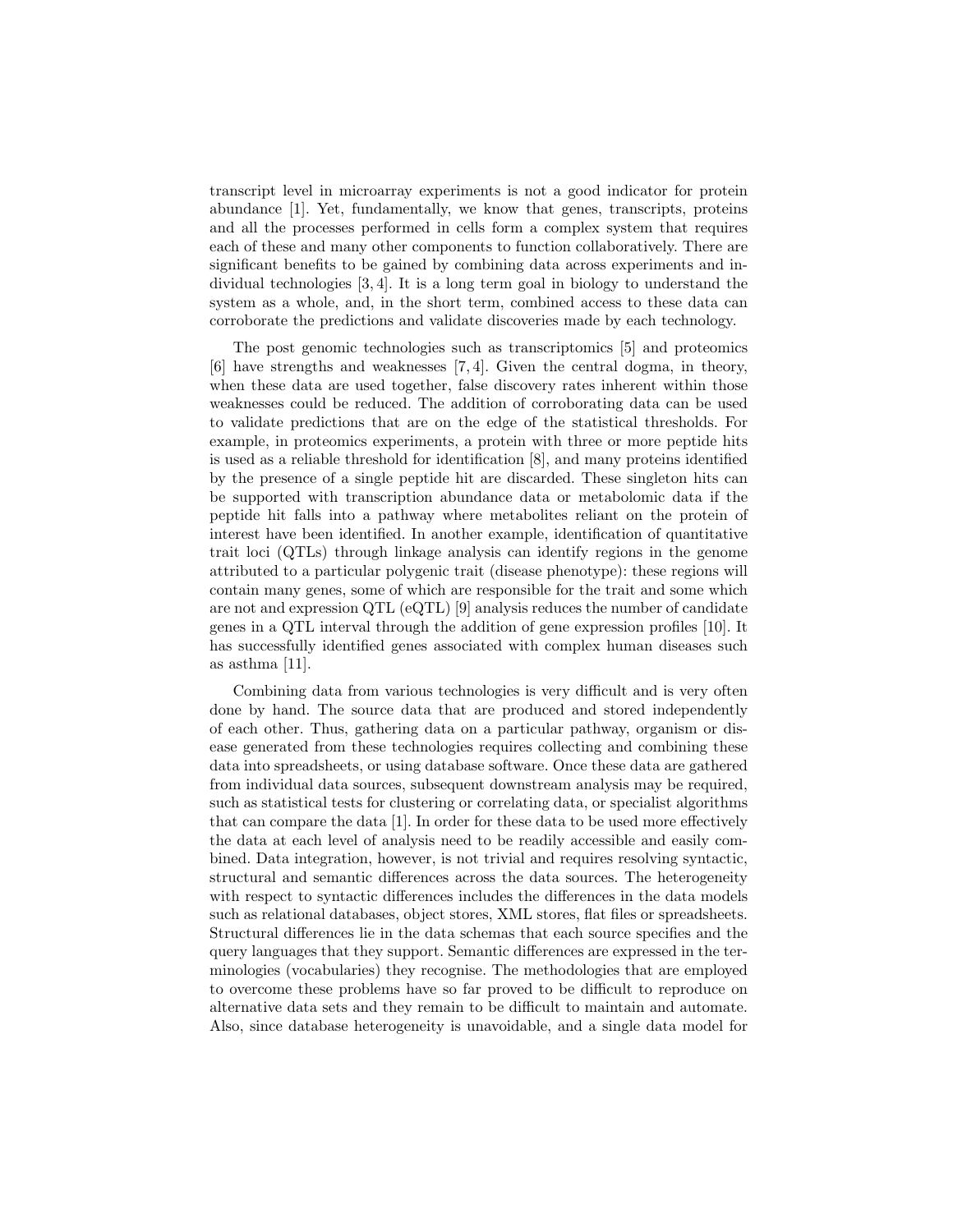all biomedical data is neither probable nor possible, we require a mechanism to integrate data in an automated, scalable and flexible way.

In this paper a new solution to flexible data integration is being examined. Semantic integration based on RDF [2] is being tested on omics data generated for the organism Francisella tularensis novicida  $(Fn)$ . Fn is a gram negative bacterium that causes the plague like disease tularemia. In the most highly virulent subspecies, Francisella tularensis tularensis (Ft) only 10-50 bacteria are required to cause infection in humans. Ft is much more infectious than the bacterium Bacillus anthracis, anthrax, which has been used as a biological weapon. The ability to cause severe disease, the low infectious dose and the bioterrorism concerns posed by this organism have led to the availability of increased research funds [12]. While highly infectious in mice, Francisella tularensis novicida (Fn) strain U112 is a less virulent subspecies infecting only immunocompromised humans. This has allowed this subspecies to be well studied in the laboratory. The genome of all four subspecies have been sequenced and compared [13]. Additionally, numerous transcriptomic and proteomic experiments have been performed on Fn.

Of particular interest is the Francisella pathogenicity island (FPI) and the MglA transcriptional regulator. The FPI is a 30Kb region containing 16-19 genes whose functions remain unknown and are essential for growth within macrophage cells. Macrophages are free floating cells within the vascular system and are a part of the innate immune response. Their role is to engulf and digest pathogens in a phagolysosome, an organelle containing digestive enzymes. Normally these cells are a hostile environment for pathogens such as Francisella. However, Francisella is able to survive and replicate in macrophages by escaping the phagolysosome into the macrophage cytosol where they can replicate and ultimately escape, causing cell death. Experimental evidence shows that escape from the phagolysosome is reliant on genes encoded within the FPI [14].

In addition to the FPI, research has focused on a spontaneous mutant that is unable to disrupt the phagolysosome and replicate in the cytosol. The gene that was disrupted in this mutant was named MglA (Macrophage growth locus A). The product of this gene regulates the transcription of genes within the FPI and approximately 90 other genes. In an attempt to understand how MglA controls the transcription of virulence factors, many proteomic [16] and transcriptomic [17] experiments have been performed.

In the majority of published studies experimental data sources are analysed manually and data elements are manually linked to online data sources. More efficient analysis can be performed by the biologists if available online data could be easily integrated with experimental data. However, annotating every experiment, to the same extent as a genome, is very rarely performed due to time constraints. Biologist are therefore working with only part of the picture. We propose here a semantic data integration solution that would facilitate integration of online Fn data sources with individual experimental data sets in a simple and efficient manner.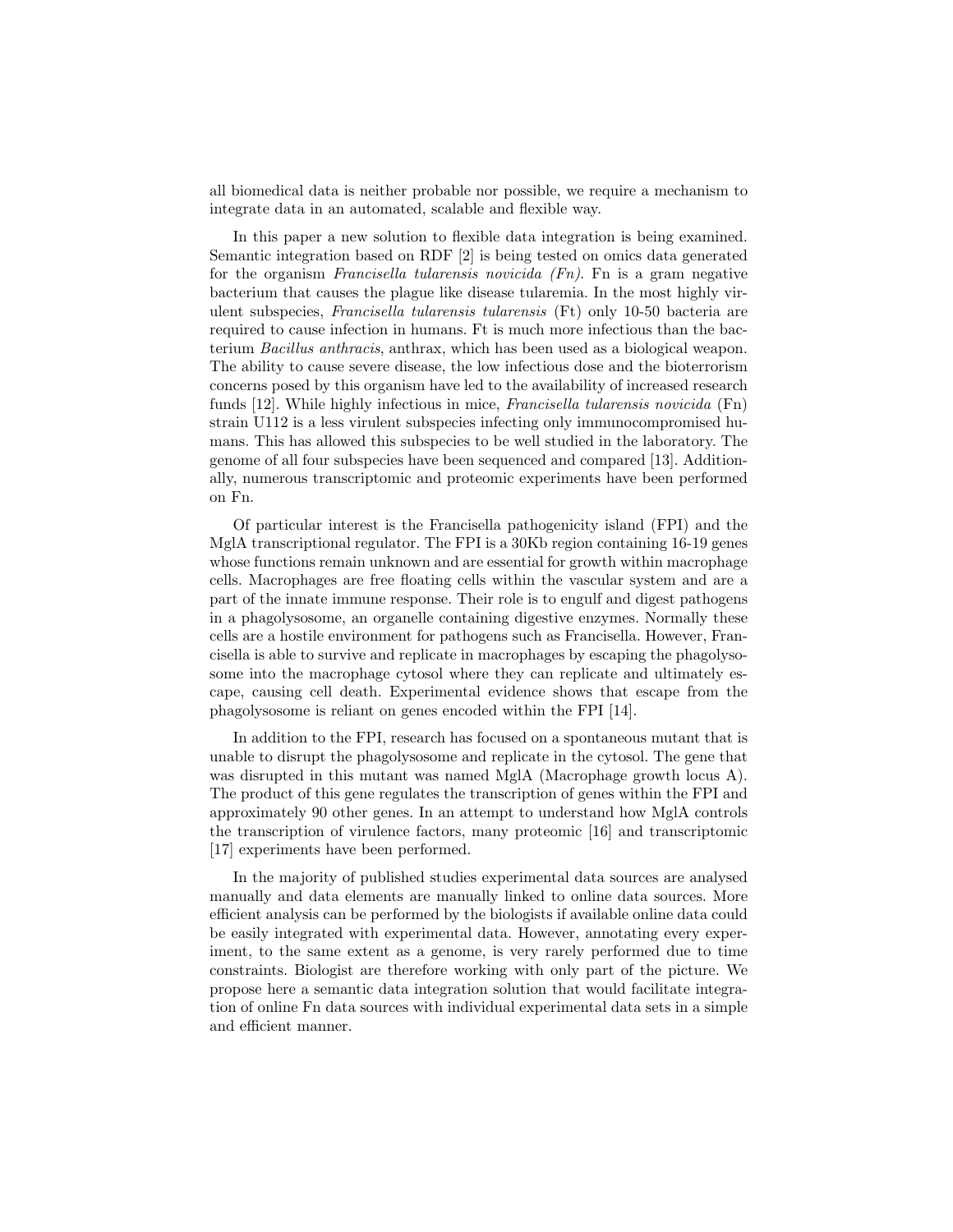The rest of this paper proceeds as follows. In Section 2 we provide some background on data integration methods and in Section 3 we broaden this with selected biological applications of data integration. Section 4 presents our solution which combines the graphs of linked data, and in Section 5 we discuss our results and observations. Then we conclude.

# 2 Data Integration

The goal of a data integration system is to provide uniform access to a set of heterogeneous data sources, and to free the user from the knowledge about how data are structured at the sources and how they are to be reconciled in order to answer queries. Data integration is most commonly achieved using one of three approaches: application integration (mediation), database federation and data warehousing [18].

Application integration involves writing special purpose software agents [19] that can query individual data sources via a single interface and then combine and return the results to the user. However, these applications can be fragile and expensive to maintain. Since integration is coded into the applications that are initially inexpensive and simple to build, these systems are notoriously fragile and susceptible to changes in the underlying systems that are integrated. Adding new data sources often requires the application to be completely rewritten. Very little integration is actually achieved through this approach. The data sources remain autonomous, queries are performed locally and the results that are gathered are combined and returned to the user. Therefore, if analysis or comparison of the data received is required this needs to be coded into the application. Portals offer another approach that is similar to application integration [20]. Usually, portals use web services to facilitate cross-database queries [21]. In these systems a query is captured by a mediating script (wrapper) which translates the query to the various data sources and returns the results to the user. Portals usually collect the data but do not integrate, rather, the data from the different sources are displayed separately within the portal interface.

The major advantage of mediation is that the application/portal delivers up-to-date data. Each source is mapped and the query mechanism is coded into a wrapper that is hidden from the user. The user accesses each source through a uniform query interface. The disadvantage to this approach is that only the queries supported by each individual system can be wrapped into the application/portal.

A more robust approach to data integration uses database federation (or mediation carried out by the database engine). Database federation describes a particular architecture where a relational database management system provides uniform access to a number of heterogeneous data sources. The data sources are federated, since they are linked together by the database management system. Database federation is an effective approach to the integration of heterogeneous data sources when the data can not be materialised into a data warehouse.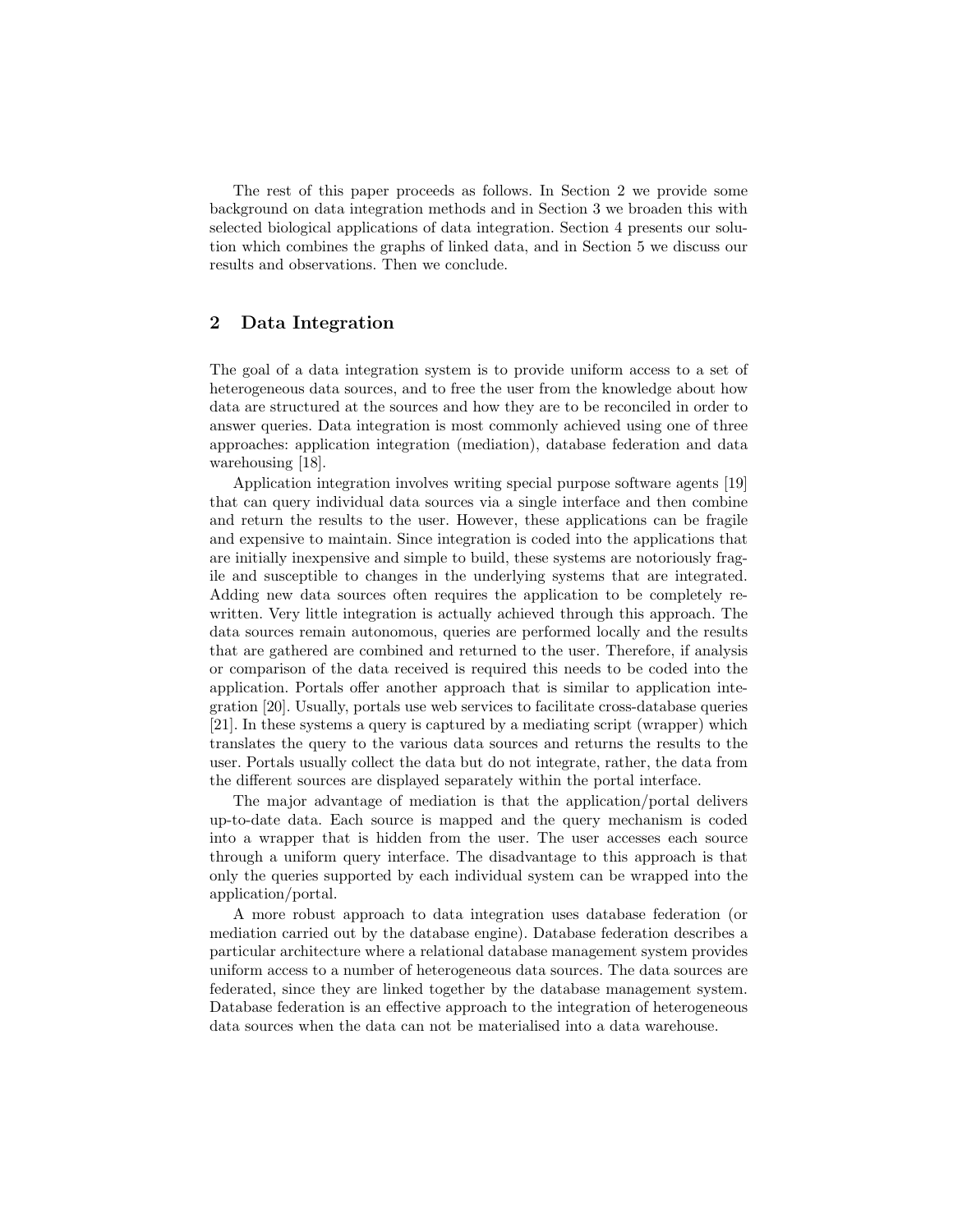Data integration using a data warehouse approach, where data from the data sources are physically combined into one structure, is a very mature solution. The biggest drawback to developing a data warehouse is the scale of the resource required to integrate source data, and such data integration is usually performed piecemeal in data warehouses. Also, the integration performed by data warehouses is rarely reusable between projects. Each new project, therefore, has to perform its own data integration from scratch. Data warehouses are notoriously difficult to build, expensive to maintain and inflexible to changes in the questions that can be asked. This is largely because they require a copy to be made of data from all of the underlying data sources in a synchronized extraction, transformation and loading (ETL) process. Data not extracted into the warehouse cannot be queried conveniently, and changing the data that are selected involves considerable redesign work. This places a large upfront design burden on the warehouse schema and the ETL process. Biological data integration requires a more flexible technology that is amenable to the ever changing landscape of biological data.

# 3 Biological Data Integration

Initial solutions used to interoperate across bioinformatics databases used precomputed cross-references or Linkouts [22]. These database cross references are used in sequence databases to link to functional annotations within other databases. For example, EMBL nucleotide database cross links to protein sequence database Uniprot, protein function databases such as Prosite and Interpro, protein structure databases, enzyme and pathway databases and the literature database Pubmed. These links are based on identifiers and are calculated using sequence analysis tools. Sequence databases deliver data to users via flatfile downloads and are indexed in systems such as SRS [23] and Entrez[24]. Cross references in the databases enable users to move seamlessly from one database to another. However, the databases are linked together rather than integrated.

The increased complexity of biological data and the analyses performed on these data led to the development of more complex data integration solutions. Application integration for the interoperation of data and applications became the mechanism of choice when technologies such as CORBA became popular [25]. There are also examples of federated systems, such as BioKleisli [26] which used a query language to query and manipulate data that were maintained in different formats and DiscoveryLink from IBM [27] which provides users with a virtual database which can be accessed using SQL queries. Several data warehouse solutions have also been described [28–30]. None of these integration system can be easily extended or adapted to alternative data sets. This is mostly due to the underlying weaknesses of the technologies that were used to build the systems. Biological integration is not a solved problem. As new technologies become avaiable, the bioinformatics community exploits these with varied success. For example, semantic data integration is now in vogue [31–35] as it offers a solution to data integration that is more flexible and powerful. The advantages of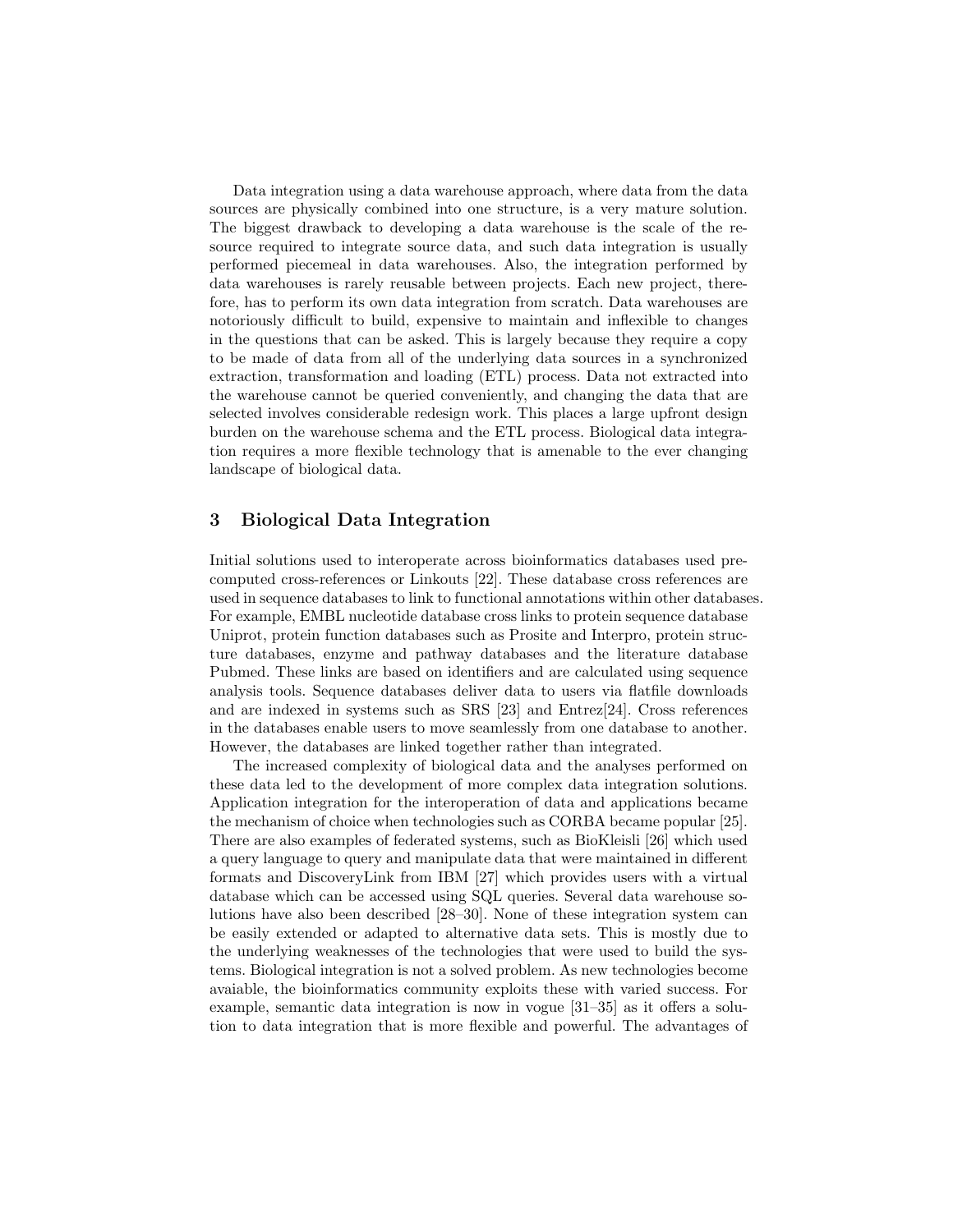semantic web technologies make it a very attractive alternative to traditional integration. This research project has aimed to understand how semantic data integration can be used effectively for biological data. A proof of concept exercise was performed to integrate data sets from laboratories studying the bacteria Francisella tularensis using multiple functional genomics technologies. Initially we focused on integration as a means to extend data annotations.

# 4 Proof of Concept - Combining RDF data

Rather than data integration in the traditional sense where overlapping data elements are resolved into one structure, genomic, transcriptomic and proteomic data need to be linked together using a scaffold that represents their relatedness. Semantic web technologies offer exactly this scaffold. Since genomics provides data on genes, transcriptomic experiments provide data on the transcription of genes (in particular tissues or under specific conditions), and proteomics provides identified peptides, this is not a simple case of resolving different data types and data formats. In this situation there are no common data elements between the data sets. As we deal here with data relationships which do not involve equality but different degrees of similarity or physical overlap, it is clear that traditional integration methods can not match these data in a simple manner. However, since these data are mutually related, integration can be achieved by using semantic web technologies. Data are combined in a standard data model using RDF and RDF-S. An ontology then maps the relationships between the entities within the RDF. The rich semantics within an ontology allows the definition of detailed relationships between concepts, whereas a database schema defines only the allowed structure of a set of relations. This makes it easier to merge ontologies, or to map them to one another. Ontologies form just one layer in the semantic web stack. Full benefits of data integration can be achieved when the semantic web technologies are layered together. The use of unique identification and XML exchange standards (see discussion) will greatly improve the level of integration that can be achieved. The base technology, where data are combined, is RDF, the Resource Description Framework [2].

The basic tenet of RDF is, everything is a resource that can be connected to other resources via properties [36]. The basic information unit is an RDF statement. A statement comprises of a triple: a subject, a property and an object. A set of triples can jointly form a directed labeled graph that can in theory model most, if not all, domain knowledge. As a graph, the RDF model is oblivious to both syntax and semantics, which makes it ideal for combining data. In theory, RDF can be used to model almost any data. RDF-S is the vocabulary definition language for RDF. The inter-relationships between the properties and objects in RDF are defined in RDF-S. RDF-S provides a logic, allowing inferences to be made on the RDF graph. Using the logic defined in RDF-S and derivation rules, new statements can be derived from existing statements. Figure 1 gives the RDF graph for one gene in the Fn genome.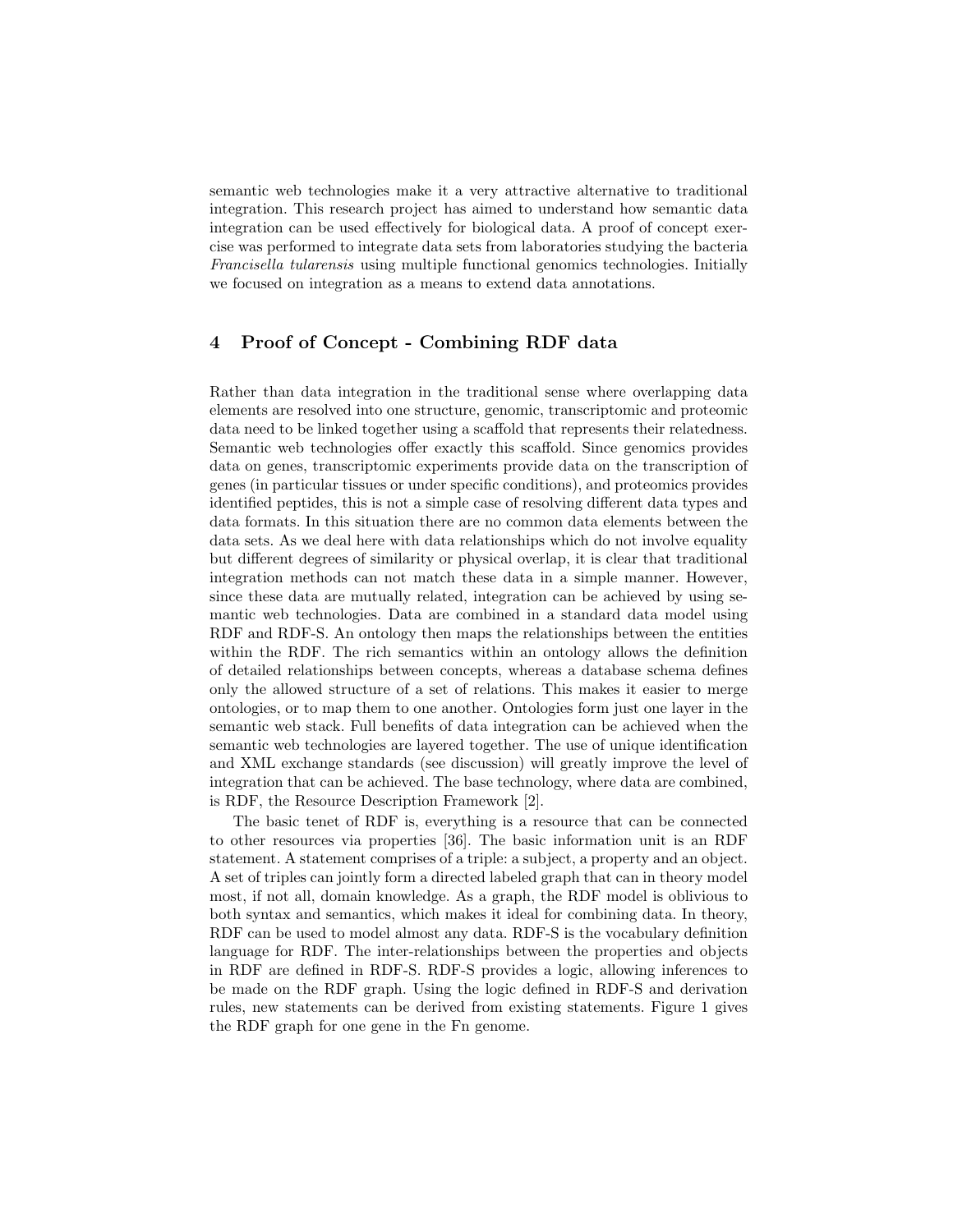



# 5 Implementation

Genome data and annotations (see Table 1) for Fn have been combined in RDF within the Sesame (version  $2.1<sup>1</sup>$ ) framework [15] installed on an imac with 2.33 Ghz Intel core 2 Duo processor and 2GB of memory. A single native (disk based B-Tree indexes) repository with default "SPOC,POSC" (Subject Predicate Object Context, Predicate, Object Subject, Context) index configuration was created. RDF triples were loaded using the sesame console. Perl scripts were written to parse each data source into RDF Ntriple format. The repository contains 1,258,677 triples. For the proof of concept we wished to determine how easily annotations of a particular experimental data set could be extended using the combined annotations in an RDF graph. Experimental data from a proteomic experiment studying the transcriptional regulator MglA [16] were also added to the repository in order to test our hypothesis. Additionally, an RDF Schema (RDF-S) was created for the experimental data set and this was also added to the repository. Our preliminary results and observations for Fn are described below.

<sup>1</sup> (www.openrdf.org/)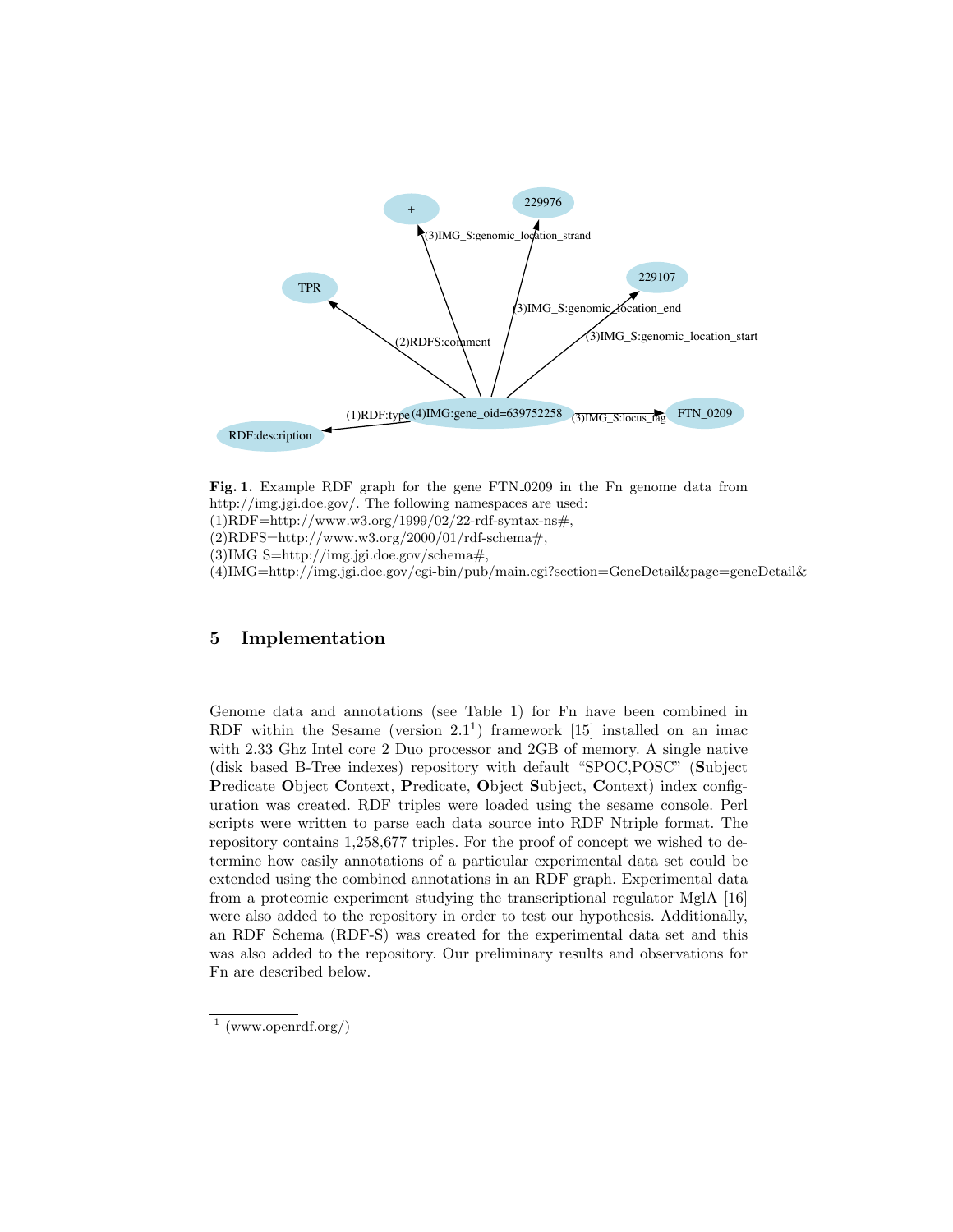Table 1. Data sets and Uniform Resource Identifiers (URI's) used in the RDF graph

| Resource Identifier Source file name                                                                             | No. of triples load time in seconds |
|------------------------------------------------------------------------------------------------------------------|-------------------------------------|
| Ft_novicida_U112_go.n3<br><b>FTN</b>                                                                             | 135,345<br>598                      |
| Fn genome annotation from Gene Ontology Database                                                                 |                                     |
| http://www.genome.jp/dbget-bin/www_bget?ftn:FTN_0277                                                             |                                     |
|                                                                                                                  |                                     |
| <b>FTN</b><br>$u112$ <sub>-kegg.n3</sub>                                                                         | 3252<br>415                         |
| Fn genome annotation from the KEGG Database                                                                      |                                     |
| http://www.genome.jp/dbget-bin/www_bget?ftn:FTN_0926                                                             |                                     |
|                                                                                                                  |                                     |
| NCBI Protein ID NC_008601.n3<br>Fn annotation data from Refseq Database                                          | 12,781<br>71.9                      |
| http://www.ncbi.nlm.nih.gov/entrez/viewer.fcgi?db=protein&id=118496620                                           |                                     |
|                                                                                                                  |                                     |
| <b>NCBI</b> Protein ID<br>francisellaPROTEIN.fasta.n3                                                            | 22.7<br>5,160                       |
| Fn sequence data from Refseq Database                                                                            |                                     |
| http://www.ncbi.nlm.nih.gov/entrez/viewer.fcgi?db=protein&id=118496625                                           |                                     |
|                                                                                                                  |                                     |
| NCBI Protein ID francisellaSUPERFAMILY.n3                                                                        | 16,110<br>96.4                      |
| Fn data from SUPERFAMILY Database                                                                                |                                     |
| http://www.ncbi.nlm.nih.gov/entrez/viewer.fcgi?db=protein&id=118496617                                           |                                     |
|                                                                                                                  |                                     |
| <b>IMG</b> Gene ID<br>francisella.rdf2.n3                                                                        | 10,434<br>26.7                      |
| Fn genome data from The integrated microbial genomes (IMG) system                                                |                                     |
| http://img.jgi.doe.gov/cgi-bin/pub/main.cgi?section=GeneDetail&gene_oid=639753598                                |                                     |
|                                                                                                                  |                                     |
| PSN.V1<br>Membranes.n3/Soluble.n3/Wholecell.n3 748,157                                                           | 3.430                               |
| University of Washington MglA protein abundance data sets from biological samples                                |                                     |
| Membranes, Soluble and Whole cell<br>https://wwamirce.gs.washington.edu/cgi-bin/fnu112/poson.cgi?poson=PSN081056 |                                     |
|                                                                                                                  |                                     |
| PSN.V1<br>cogNumberURL.n3                                                                                        | 2,548<br>98.9                       |
| University of Washington MglA annotation to COG database                                                         |                                     |
| https://wwamirce.gs.washington.edu/cgi-bin/fnu112/poson.cgi?poson=PSN035866                                      |                                     |
|                                                                                                                  |                                     |
| PSN.V3<br>FnU112Version3.n3                                                                                      | 56,754<br>417.6                     |
| Fn genome data from University of Washington                                                                     |                                     |
| https://wwamirce.gs.washington.edu/cgi-bin/fnu112/poson.cgi?poson=PSN0088754.3                                   |                                     |
|                                                                                                                  |                                     |
| <b>DDB ID</b><br>interact-prot-peptides.n3                                                                       | 248,647                             |
| Fn peptide data from University of Washington                                                                    |                                     |
| http://regis-web.systemsbiology.net/protXML/protein_group/protein/peptide/id/ddb000010839p39                     |                                     |
|                                                                                                                  |                                     |
| <b>DDB ID</b><br>interact-prot.n3                                                                                | 20,682<br>147.5                     |
| Fn protein identification data from University of Washington                                                     |                                     |
| http://regis-web.systemsbiology.net/protXML/protein_group/protein/peptide/id/ddb000010839                        |                                     |
|                                                                                                                  | $9.7\,$                             |
| DDB ID<br>mgla_search_db.fasta.blastp4_ypURL.n3 1,719<br>DDB/PSN mapping from BLAST comparison                   |                                     |
| http://regis-web.systemsbiology.net/protXML/protein_group/protein/protein_name/ddb000147854                      |                                     |
|                                                                                                                  |                                     |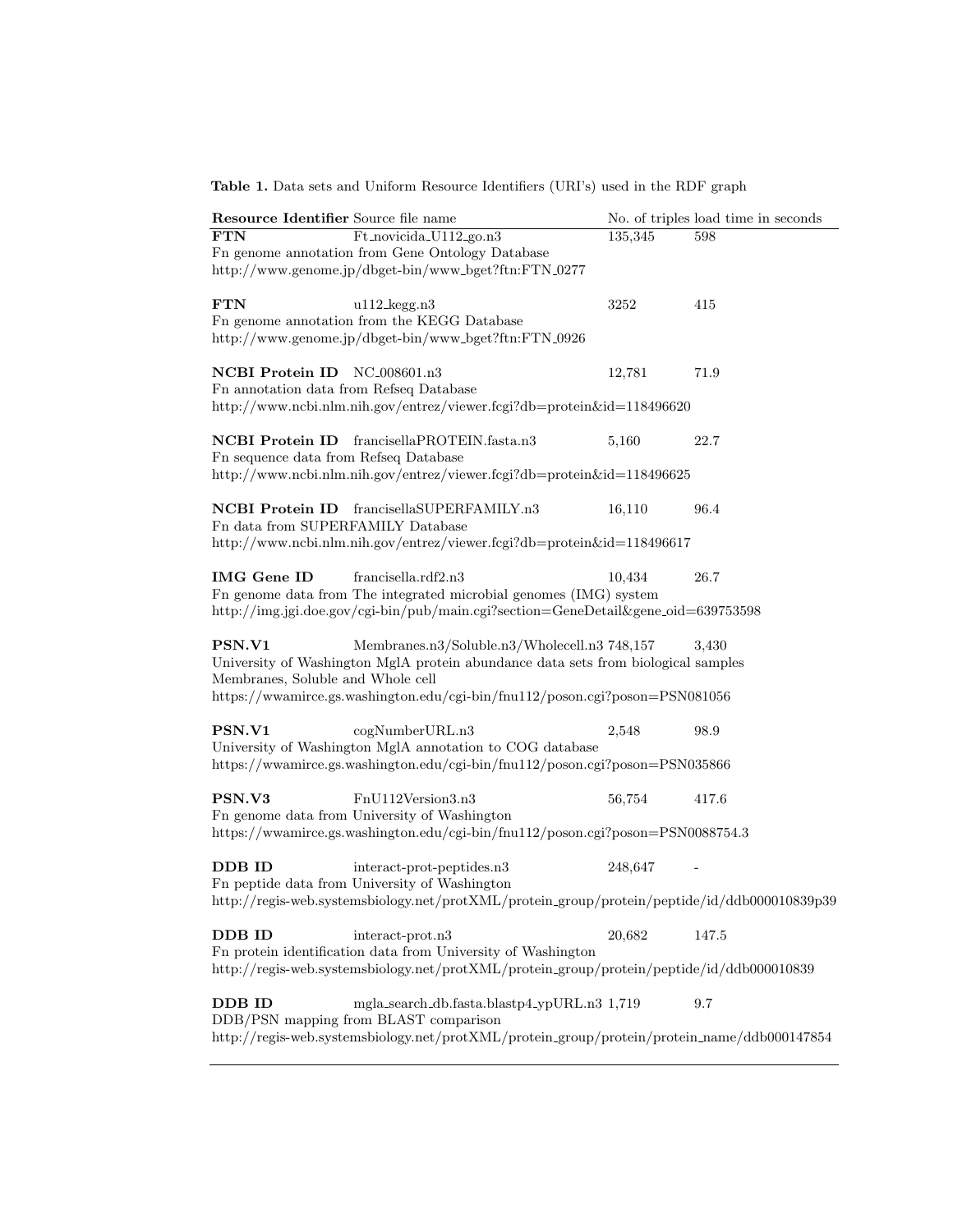#### 6 Results

Fn data sources are easily combined into an RDF Graph using Resource Identifiers

The combined RDF graph of Fn data sources can be used as a source for database cross references. The different resources and identifiers used in the RDF sources are shown in Table 1. A graph showing how these identifiers reconcile is shown in Figure 2. The Fn genome and annotation data sources were added into the repository first, and the FTN IDs, IMG (http://img.jgi.doe.gov/) Gene IDs and NCBI (http://ncbi.nlm.nih.gov) Protein IDs were connected through the CON-STRUCT statement shown in Table 2.



Fig. 2. Reconciled Identifiers in the RDF Graph, with the data source in parenthesis. This graph shows the connections that were made between the different identifiers when the data sources, given in Table 1, were combined in RDF. The shaded nodes are the identifiers used in the experimental data sets while the white nodes are the identifiers used in public domain annotations.

Further data sources were subsequently added and connected to the graph (Gene Ontology data, Fn KEGG data and annotations using COGs derived at the University of Washington). This was done to test our hypothesis that a connected graph of identifiers could increase the depth of annotation available to experimental data set, which included three data sets from the University of Washington (UW). These data sets used a variety of identifiers. The UW genome data (file, FnU112Version3) used internal identifiers called POSON numbers (PSN). There were several versions of these identifiers used internally and the experimental data generated using the MglA mutant strain (files, Membranes.n3/Soluble.n3/Wholecell.n3) used a different version of these identifiers.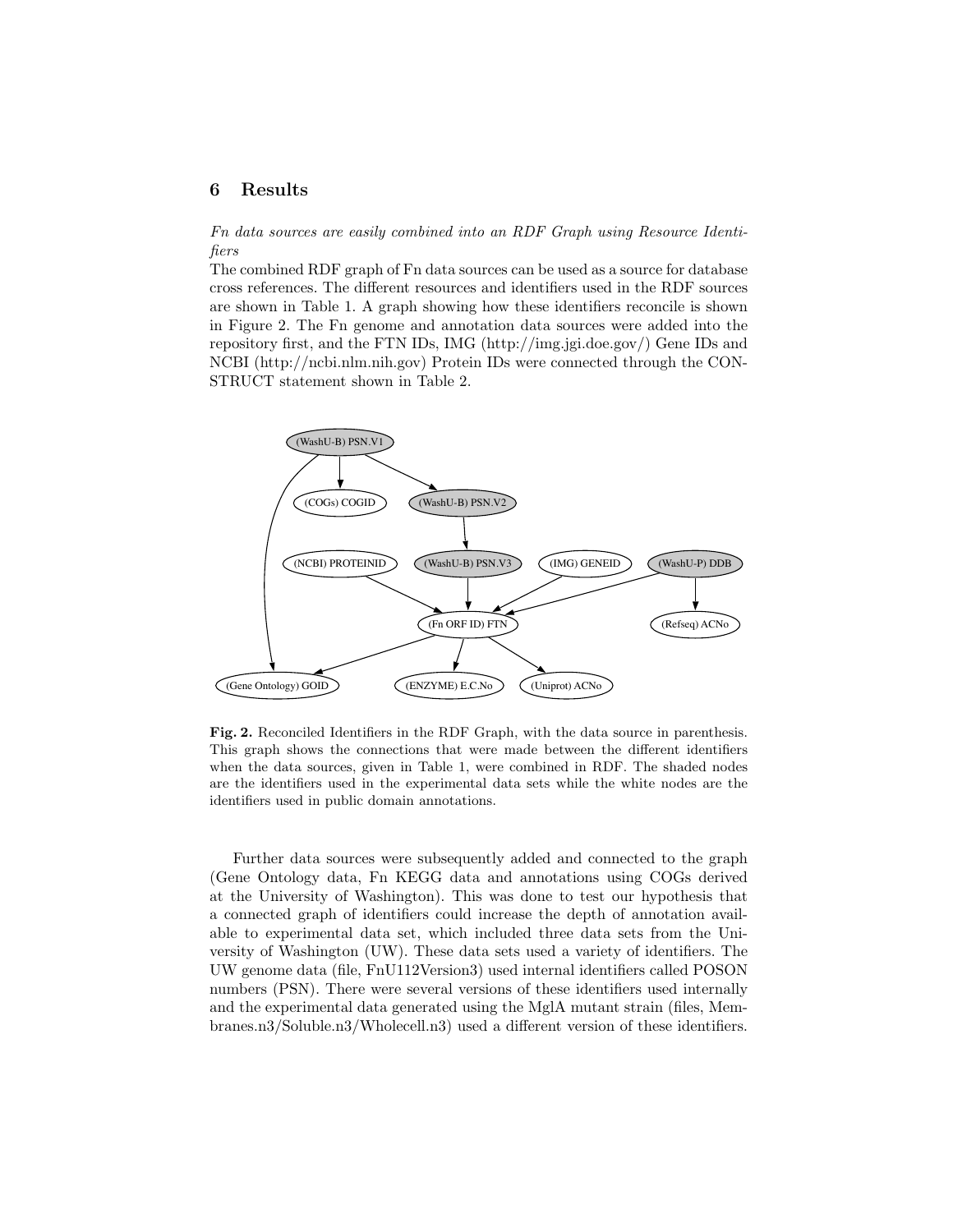Table 2. SeRQL (www.openrdf.org/doc/SeRQLmanual.html) CONSTRUCT statement connecting the identifiers FTN IDs, IMG Gene IDs and NCBI Protein IDs. The query uses two path expressions in the FROM clause. The connection between Protein IDs and Gene IDs is made through the FTN identifier.

CONSTRUCT {proteinid} nwrce:hasGeneID {geneid} FROM {proteinid} G:locus tag {ftn}, {geneid} G:locus tag {ftn} WHERE protein LIKE "http://www.ncbi.nlm.nih.gov\*" AND geneid LIKE "http://img.jgi.doe.gov\*" USING namespace  $G = \langle \frac{http://img.jgi.doe.gov/schema#}{$ , nwrce=<https://wwamirce.gs.washington.edu/fnu112/schema#>

Data that mapped across the POSON versions were added to the graph which enables the internal genome data and the Fn data graphs to connect. A third data set from a separate lab at the University of Washington used a third identifier, DDBs. These data were mapped to the existing identifiers through the addition of data from a BLAST [37] search against the genome data with sequence identity set to 100%.

# Data integration increases the depth of bioinformatics annotation and reduces the effort required to manually annotate data in individual data sources

The depth of annotation available to the experimental data sets was increased through data integration based on database cross references. The RDF graph of the experimental data can be queried via the interposed layer of GO, KEGG and Superfamily descriptions, even though these data were not manually matched to these databases and provided with explicit annotations. These annotations are available by integrating data sets that have been manually annotated previously to at least one data source in the RDF graph. This form of data integration increases the amount of information available to biologists who now do not have to manually create each individual database cross reference. Sample SeRQL queries that show how the MglA experimental data are linked to annotations are shown below for KEGG and SUPERFAMILY data sets.

#### Querying MglA data through KEGG

The query in Table 3 gives the PSN identifiers and their E.C. numbers from the KEGG database for PSN's whose abundance in the MglA experiment was above 2000. The MglA data was not annotated using KEGG data. These links are available through the identifier cross references established in the RDF graph.

#### Querying MglA data through Superfamily

The query in Table 4 shows how the MglA data are linked to the SUPERFAMILY database in the RDF graph. PSN identifiers used in the MglA data are connected to FTN identifiers. Superfamily annotations are linked via PID identifiers which are connected to the FTN identifiers.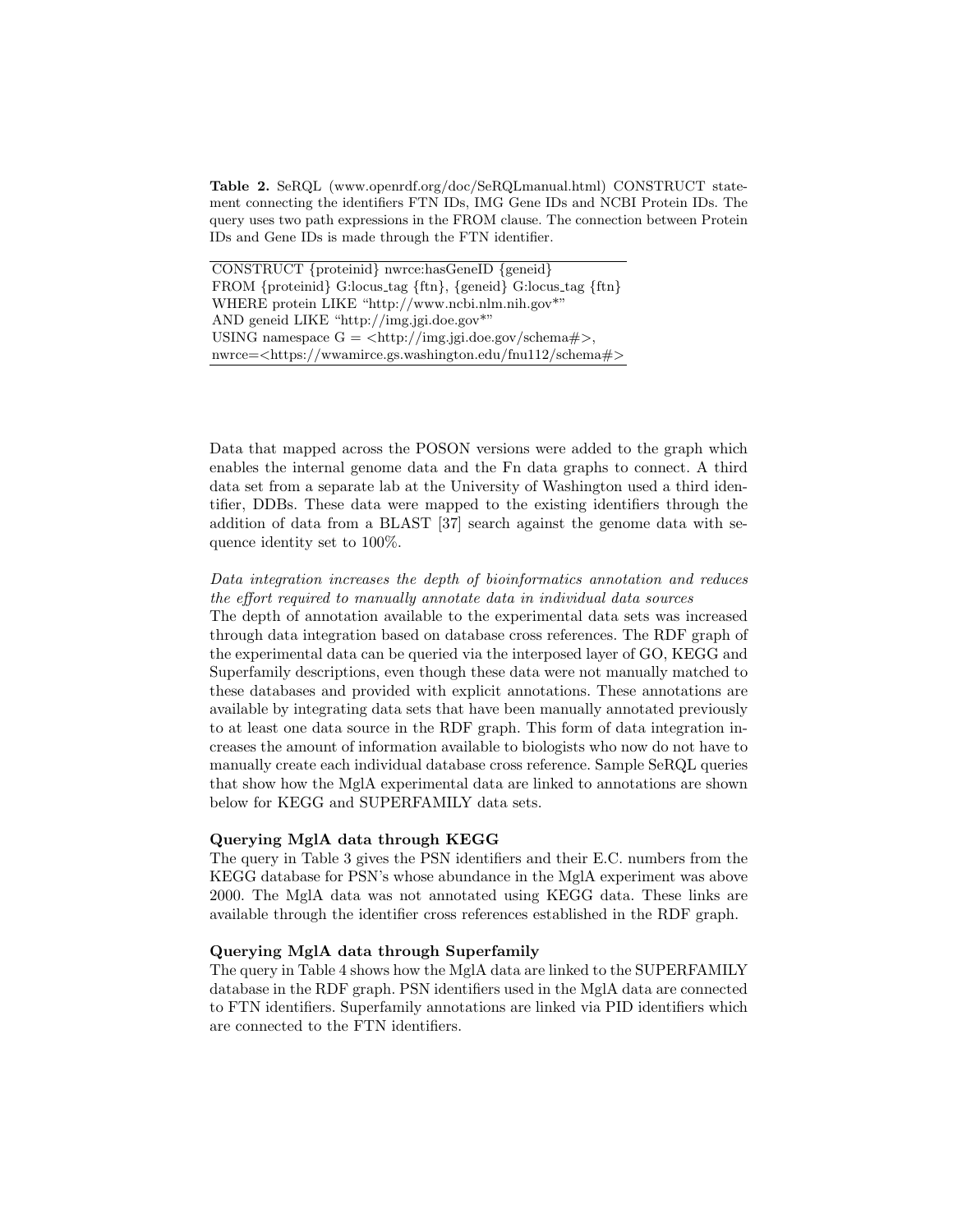Table 3. SeRQL select query identifies PSNs and their E.C. numbers, where MglA peptide abundance is greater than 2000. KEGG database annotations are linked to the PSN identifiers in the MglA data through the FTN identifiers. The path expression used is displayed in bold and shown in Figure 3. Peptide abundance data is connected through the PSN identifiers.

SELECT psn, ec FROM {ftn} rdfs:seeAlso {ec}, {psn} rdfs:seeAlso {ftn}, {analysis} wu:poson {psn}, {analysis} mgla:experiment {exp}, {exp} mgla:abundance {abundance} WHERE abundance > 2000 USING NAMESPACE  $mgla = \langle \text{https://www.irce.gs.washington.edu/fnu112/experiments/mgla/schema#}\rangle,$  $wu = \langle \frac{https://www.75,0.75}{https://www.75,0.75}, \frac{https://www.75,0.75}{https://www.75,0.75}, \frac{https://www.75,0.75}{https://www.75,0.75}, \frac{https://www.75,0.75}{https://www.75,0.75}, \frac{https://www.75,0.75}{https://www.75,0.75}, \frac{https://www.75,0.75}{https://www.75,0.75}, \frac{https://www.75,0.75}{https://www.75,0.75}, \frac{https://www.75,0.75}{https://www.75,0.75},$ 



Fig. 3. Path expression used in the query given in Table 3.

# 7 Discussion and Further Work

#### Unique Identifiers

URI's, Uniform Resource Identifiers, are the base concept on which the semantic web technologies were developed. All things on the semantic web are resources, and all resources may be identified by URIs. The use of globally unique identification (GUID) can greatly facilitate data integration [38]. For example, when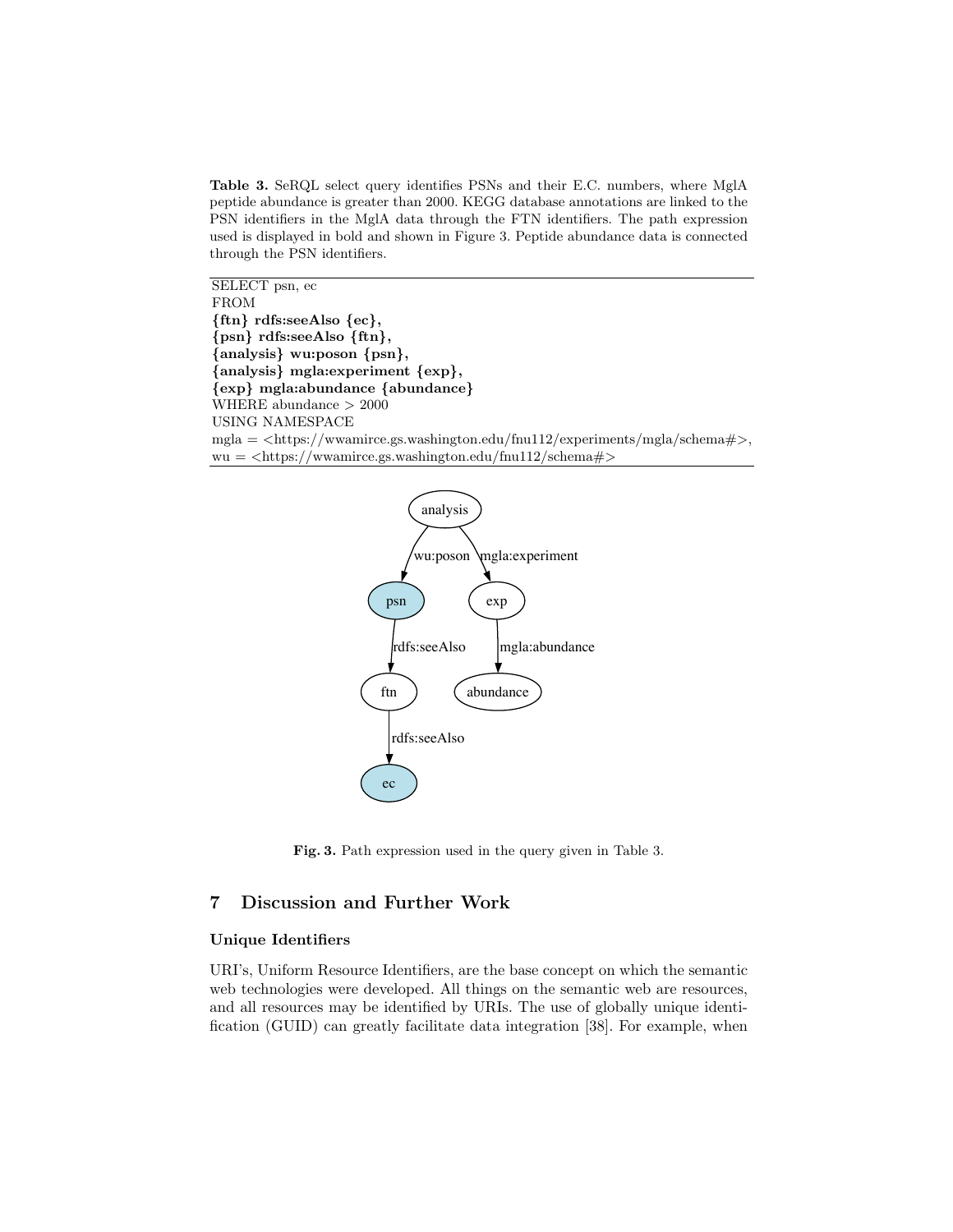Table 4. SeRQL select query identifies PSNs, NCBi Protein identifiers and Superfamily annotations from SUPERFAMILY database, where MglA peptide abundance is greater than 2000. SUPERFAMILY database annotations are linked to the PSN identifiers in the MglA data through the FTN identifiers which are linked to the NCBI Protein identifiers. The path expression is displayed in bold and shown graphically in Figure 4.





Fig. 4. Path expression used in the query given in Table 4.

two data nodes are the same in two resources, those data can be reconciled very easily if the nodes use GUIDs. In bioinformatics, the databases Genbank and EMBL share a unique identifier called an Accession number. A user can use this identifier to retrieve the same sequence in either database. This also means that this unique identifier can be used to reconcile these sequences if two separate resources make reference to the same sequence. If the unique identifier is used, we know that both resources are referring to the same sequence. Where individual data sources use their own forms of unique identification, a URI can make those identifiers unique, for example, www.protein.org/seq#123456 and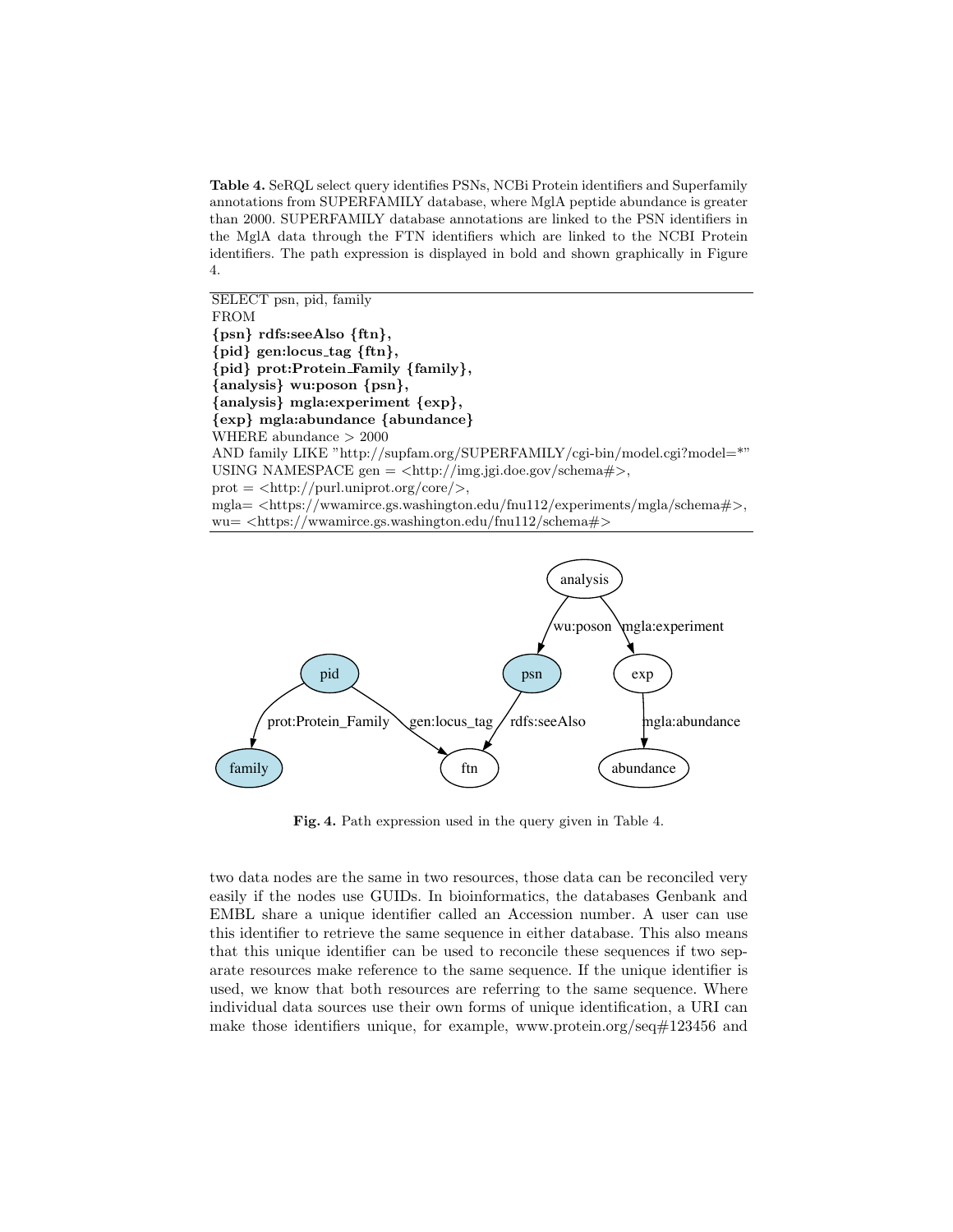www.gene.org/seq#123456. The use of URI's for unique identification can resolve the issue of the same identifier used in different databases referring to different things.

Lack of persistent unique identification in various Fn data sets was a considerable problem that required some manual mediation in order to resolve and combine data sets together. For Fn ORFs alone there were upwards of seven different identifiers used for the same entity (see Figure 2). By combining data in RDF, the different identifiers used in the Fn data can be reconciled and the RDF graph can be used as a source for cross references from the experimental data and the annotation in public domain data sources. However, in the long term for semantic web approaches to be successful in biology, data producers and users need supported tools that can produce and resolve persistent unique identifiers.

#### XML data exchange formats

The bioinformatics community have invested heavily in data exchange formats in XML. There are numerous examples. MIAME [39] is a standard format for microarray experiments. The Proteomics Standards Initiative (www.psi.org) have developed MIAPE for proteomics mass spectrometry data and other standard exchange formats for chromatography and gel electrophoresis. Data interchanged in standard formats like these can be readily transformed into RDF. These formats can also be used as the predicate vocabulary. Wherever possible it was our aim to use a standard term, when a suitable one existed. Currently, standard, easily accessible vocabularies are lacking. This has a lot to do with the fact that the omics XML standards were built as data exchange formats and using them as vocabularies is out of scope. However, our experience has highlights that further work is required in this area and some further coordination and extension of vocabularies and checklists is required.

We created simple XSLT scripts to convert data from these standard formats into RDF. Conversion scripts from common data formats such as FASTA and GenBank <sup>2</sup> have been created using Perl. These scripts are far easier to develop and more readily reusable than the traditional data warehouse ETL processes and this mechanism of data interchange is more accessible to biologists.

Standard vocabulary terms can also facilitate data integration. For example, just as two nodes that share the same URI are resolved, nodes in different graphs may be linked together by shared predicates. We required and ultimately created a vocabulary in RDF-S that described the experimental design of the MglA mutant experiment in order to easily integrate the peptide abundance data with the standard protein identification data that was in the ProtXML format. Although this paper focuses on integration at the level of resource identifiers, further integration can be achieved via combing MglA data and the protein identifications at the level of properties used in both RDF graphs.

<sup>2</sup> http://www.ncbi.nlm.nih.gov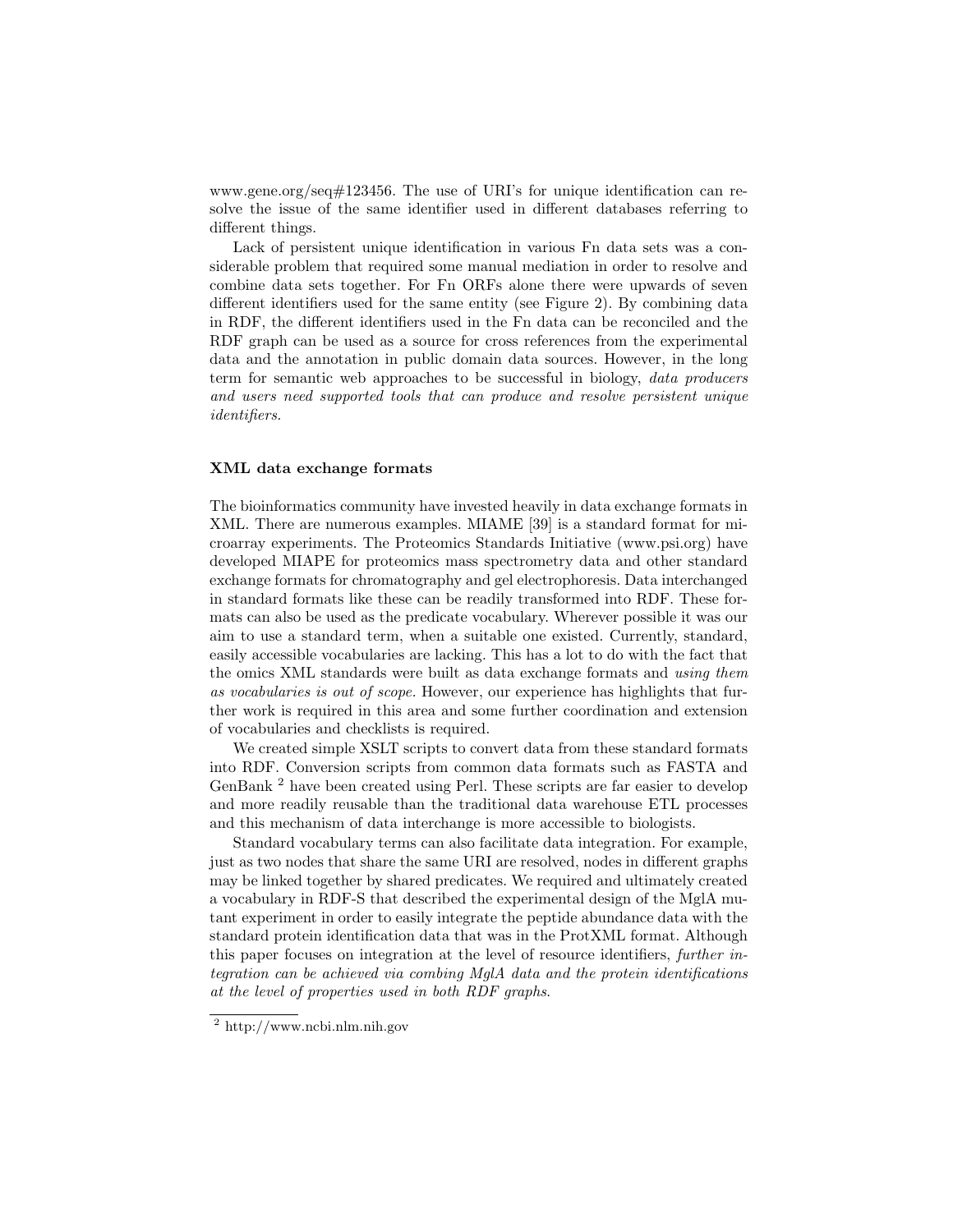#### Annotation of data analysis results

We found that experimental procedures and raw data are easily accessible in standard representations, however, analysed data, such as those found in secondary databases and published in papers are generally only available in ad hoc formats and on journal web pages. While progress has been made in standardisation of experimental data, the analysis process and the analysed data still require an exchange standard. This task might be handled partly by workflow descriptions and by standard vocabularies.

#### Ontologies

An ontology can capture the terms and the rules normally associated with human interpretation into a computationally amenable form. Two domains of data can therefore be described by an ontology and this allows the data within those domains to be queried together to enable data discovery. Currently, there are many tools for developing ontologies and as these mature and become more user friendly, more ontologies will be published and used for biological data integration. A few established ontologies are Gene Ontology [40] , Functional Genomics Ontology [41], Ontology for Biomedical Investigations [42], Influenza Infectious Disease Ontology [43], Mammalian Phenotype Ontology [44]. So far ontologies are being developed within local groups for specific purposes and there are still only a few community based efforts. However, the distributed nature of the development in ontologies is not expected to have any serious effect, since there is an understanding that ontologies can be merged and used together. Also, there are now many ontology repositories which are increasing the accessibility of the growing collection of online ontologies. For example, Ontoselect [45] collects online ontologies, SchemaWeb [46] is a resource to which users can submit ontologies, and the NCBO Bioportal [47] is an ontology repository providing uniform access to online ontologies within the Biology domain. BioPortal provides a valuable resource with very intuitive search and browse functionality and visualisations.

The two ontologies that are relevant to the experimental data sets that we have are PROTON [48] and the MGED Ontology [49]. PROTON models concepts, methods, algorithms, tools and databases relevant to the proteomics domain. The MGED ontology provides terms for concepts used within microarray experiments. These ontologies were loaded into the RDF repository, however, disappointingly, so far very little progress has been made combining proteomics and transcriptomics data with these two ontologies. These ontologies are heavily loaded with concepts specific to their domain (and experimental details) and do not relate the elements of integration, which is the abundance of mRNA and the abundance of peptides extracted from the organism. They do not describe the relationship between transcripts and peptides. Further work is required to make best use of the available ontologies to integrate data that share no common data elements but are related.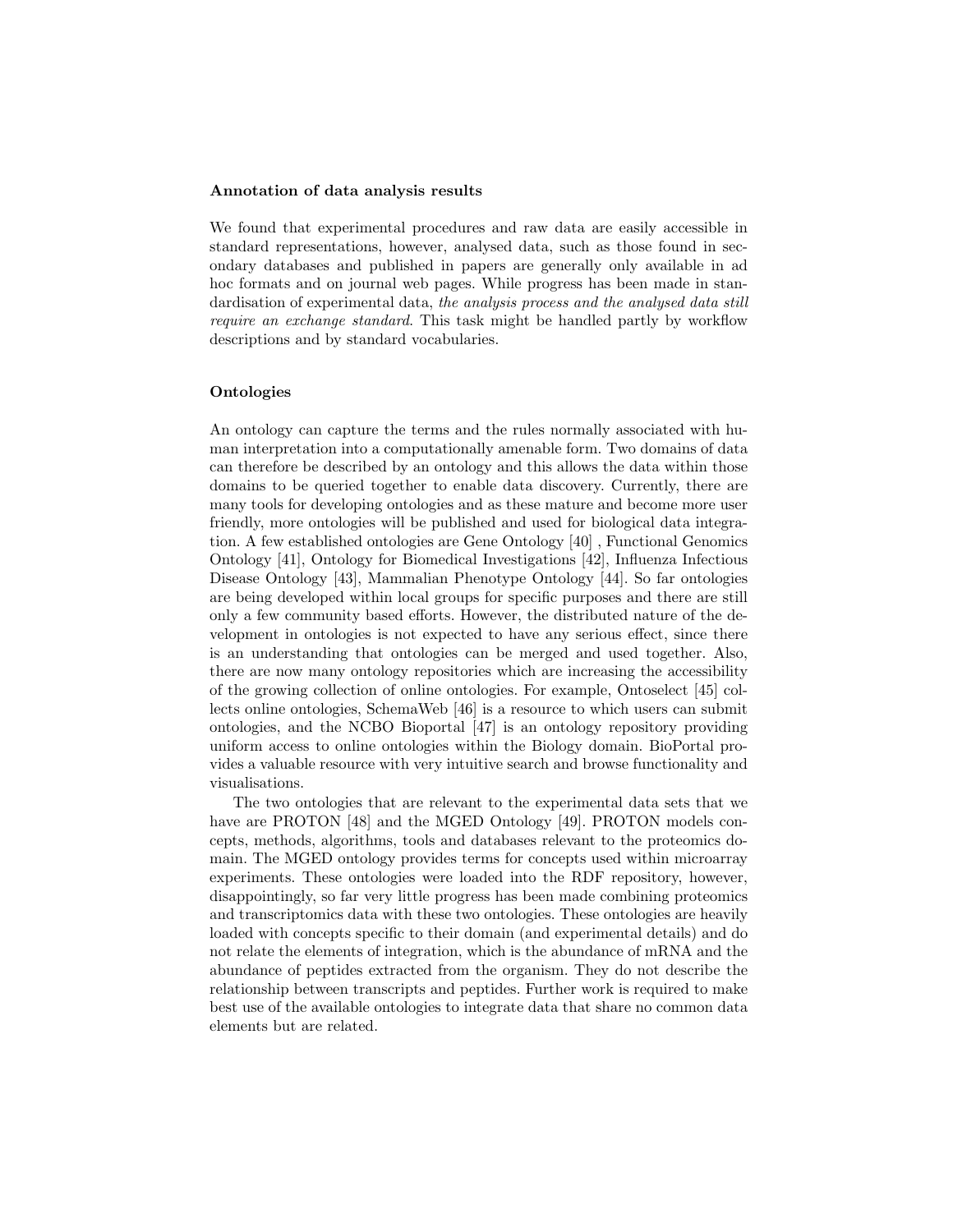# 8 Conclusion

This paper demonstrates the progress made while testing semantic web technologies for data integration and highlights gaps and further requirements in data integration support. We demonstrated that data integration using RDF is easy to carry out and that simple integration at the level of resource identifiers can be achieved cheaply and efficiently. The combined data in the RDF graph provides a resource for database cross references for Fn data. An RDF dump of the Sesame repository (in N-triple format) can be downloaded from: http://spira.bio.gla.ac.uk/Francisella/swat4ls.nt.

This resource increases the depth of annotation available to biologists and this form of integration reduces the manual effort that would normally be required to gain this depth of annotation. Further work will include extending the integration semantically using RDF-S that maps between predicates used in different graphs. This will be tested in the first instance on peptide and transcript abundance data.

## Acknowledgements

This work is funded by the BBSRC RASOR grant (BBC5115721). Data from the University of Washington was provided by Professor Dave Goodlett and Dr Mitch Brittnacher.

# References

- 1. Hack C. J.: Integrated transcriptome and proteome data: the challenges ahead. Briefings in Functional Genomics and Proteomics 3:3(2004) 212–219.
- 2. Lassila, O. and Swick R.R.: Resource Description Framework (RDF) Model and Syntax Specification. World Wide Web Consortium W3C (1999) http://citeseer.ist.psu.edu/212974.html
- 3. Joyce AR, Palsson B: The model organism as a system: integrating 'omics' data sets. Nature Reviews Molecular Cell Biology 7:3 (2006)
- 4. Ge, H. and Walhout, A.J.M. and Vidal, M.: Integrating omicinformation: a bridge between genomics and systems biology. Trends in Genetics 19:10 (2003) 551–560
- 5. Conway, T. et. al.: Microarray expression profiling: capturing a genome-wide portrait of the transcriptome. Molecular Microbiology 47:4 (2003) 879–889
- 6. Tyers, M. and Mann, M.: From genomics to proteomics. Nature 422:6928 (2003)193–197
- 7. Patterson, S.D.: Data analysis-the Achilles heel of proteomics. Nature Biotechnology 21:3 (2003) 221–222
- 8. Yates, J.R.: Mass spectrometry from genomics to proteomics. Trends in Genetics 16:1 (2000) 5–8
- 9. Schadt, E.E et. al.: Genetics of gene expression surveyed in maize, mouse and man. Nature 422: 6929 (2003) 297-302
- 10. Schadt, E.E. et. al.: An integrative genomics approach to infer causal associations between gene expression and disease. Nature Genetics 37 (2005) 710–717
- 11. Karp, C.L. et. al.: Identification of complement factor 5 as a susceptibility locus for experimental allergic asthma. Nature Immunology 1 (2000) 221–226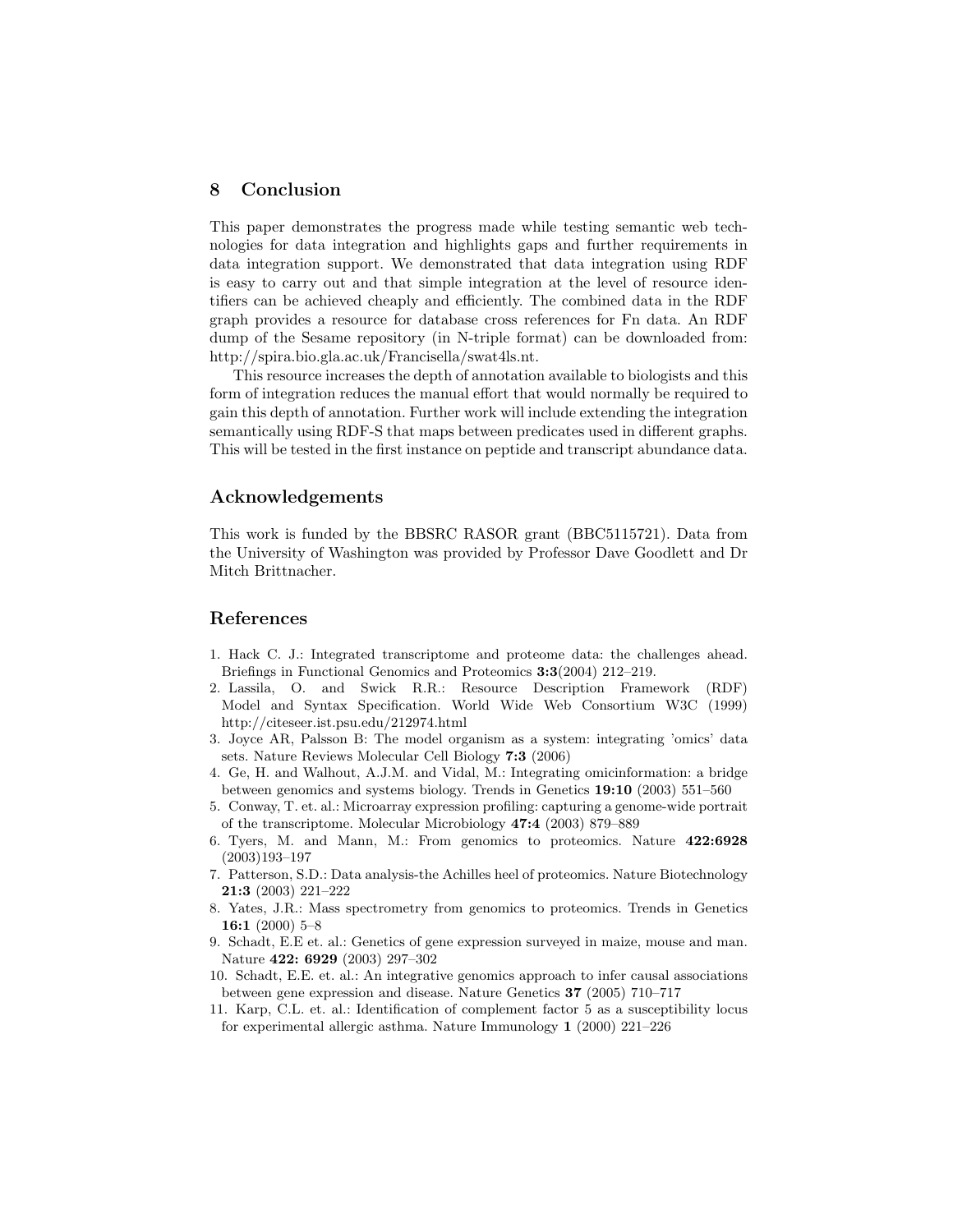- 12. Barker, J.R. and Klose, K.E: Molecular and Genetic Basis of Pathogenesis in Francisella Tularensis. Annals of the New York Academy of Sciences 1105 (2007) 138–159
- 13. Rohmer, L. et. al.: Comparison of Francisella tularensis genomes reveals evolutionary events associated with the emergence of human pathogenic strains. Genome Biology 8:6 (2007) R102
- 14. Nano, F.E. et. al.: A Francisella tularensis Pathogenicity Island Required for Intramacrophage Growth. Journal of Bacteriology 186:19 (2004) 6430–6436
- 15. Broekstra, J. and Kampman, A. and van Harmelen, F.: Sesame: A Generic Architecture for Storing and Querying RDF and RDF Schema. Proceedings of the First International Semantic Web Conference (ISWC 2002) 2342 54–68
- 16. Guina, T et. al.: MglA Regulates Francisella tularensis subsp. novicida Response to Starvation and Oxidative Stress. Journal of Bacteriology 189:18 (2007) 6580–6586
- 17. Brotcke, A. et. al.: Identification of MglA-Regulated Genes Reveals Novel Virulence Factors in Francisella tularensis. Infection and Immunity 74:12 (2006) 6642–6655
- 18. Lacroix Z. and Crichlow T.: Bioinformatics, Managing Scientific Data. Morgan Kaufman (2003)
- 19. Gorton, I. and Liu, A.: Architectures and technologies for enterprise application integration. Proceedings of the 26th International Conference on Software Engineering (ICSE 2004) 726–727
- 20. Lord, P. et. al.: Applying Semantic Web Services to Bioinformatics: Experiences Gained, Lessons Learnt. Lecture Notes in Computer Science (2004) 350–364
- 21. Curbera, F. and Duftler, M. and Khalaf, R. and Nagy, W. and Mukhi, N. and Weerawarana, S. Unraveling the Web Services Web: An Introduction to SOAP, WSDL, and UDDI. IEEE Internet computing 6:22 (2002) 86–93
- 22. Karp, P.D.: Database links are a foundation for interoperability. Trends in Biotechnology 14:8 (1996) 273–279
- 23. Etzold, T. and Ulyanov, A. and Argos, P.: SRS: information retrieval system for molecular biology data banks. Methods Enzymol 266 (1996) 114–28
- 24. Schuler, GD and Epstein, JA and Ohkawa, H. and Kans, JA: Entrez: molecular biology database and retrieval system. Methods Enzymol 266 (1996) 141–62
- 25. Stevens, R. and Miller, C.: Wrapping and interoperating bioinformatics resources using CORBA. Briefings in Bioinformatics 1 (2000) 9–21
- 26. Davidson, SB and Overton, C. and Tannen, V. and Wong, L.: BioKleisli: a digital library for biomedical researchers. International Journal on Digital Libraries 1 (1997) 36–53
- 27. Haas, L.M. and Schwarz, P.M. and Kodali, P. and Kotlar, E. and Rice, J.E. and Swope, W.C.: DiscoveryLink: A system for integrated access to life sciences data sources. IBM Systems Journal 40:2 (2001) 489–511
- 28. Sohrab, S. and Yong, H. and Tao, X. and Macaire, Y. and John, L. and Francis, O.B.F.: Atlas–a data warehouse for integrative bioinformatics. http://www.biomedcentral.com/1471-2105/6/34, BMC Bioinformatics 6:34
- 29. Birkland, A. and Yona, G.: BIOZON: a system for unification, management and analysis of heterogeneous biological data. BMC Bioinformatics 7:1 (2006)
- 30. Kasprzyk, A. et. al.: EnsMart: A Generic System for Fast and Flexible Access to Biological Data. Genome Research 14:1 (2004) 160–169
- 31. Pasquier, C.: Biological data integration using Semantic Web technologies. Biochimie 90:4 (2008) 584–594
- 32. Smith, A.K. and Cheung, K.H. and Yip, K.Y. and Schultz, M. and Gerstein, M.B.: LinkHub: a Semantic Web system that facilitates cross-database queries and information retrieval in proteomics. BMC Bioinformatics 8: Suppl 3 (2007)